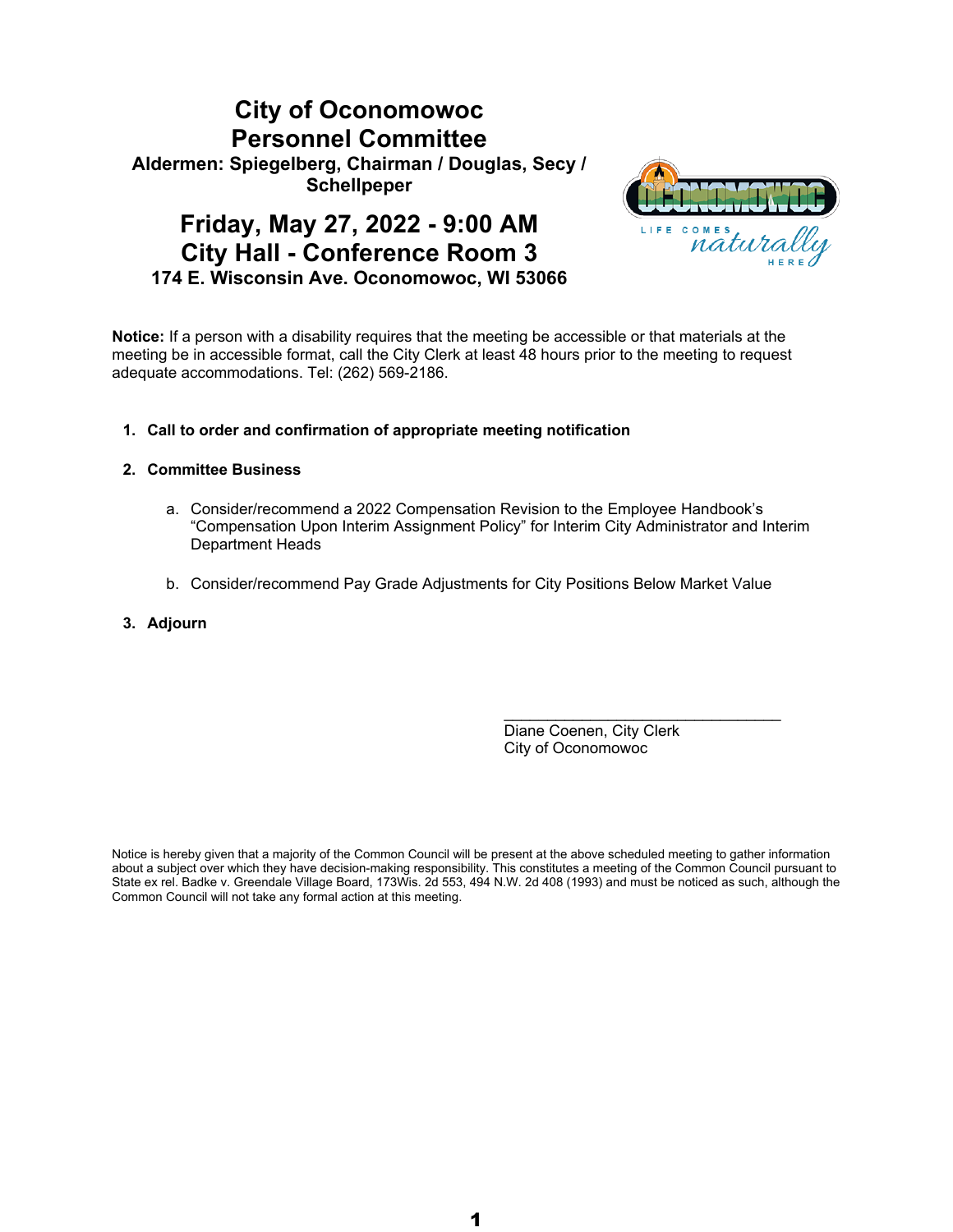

# MEMORANDUM

Date: May 27, 2022

To: Personnel Committee

From: Tony Posnik, Director of Human Resources

Re: Consider/recommend a 2022 Compensation Revision to the Employee Handbook's "Compensation Upon Interim Assignment Policy" for Interim City Administrator and Interim Department Heads.

#### BACKGROUND

The City of Oconomowoc currently provides up to 10% of additional compensation to an employee when temporarily fulfilling the duties of another position or a higher-level position. This policy is used when a position is absent and/or vacant (medical leave, retirement, termination, etc.) and assigned to another employee. The interim additional compensation is needed to better compensate the employee for taking on additional duties and responsibilities. For most staff and supervisory vacancies, our current interim pay (up to 10%), is sufficient when duties and responsibilities are closely aligned (ex. Sr. Accountant filling in for City Accountant, Journeyman Line Technician filling in for Lead Technician, etc). For senior-level Department Head positions and the City Administrator position, a significant increase in work-load, responsibility, and accountability is acquired (ex. Senior Engineer filling in for Utility Manager, City Administrator filling in for DPW Director, etc). Employees assigned to these senior-level interim positions must perform the work of two high-level positions (their existing positions plus the senior level position). When serving as a senior-level interim, a substantial amount of additional hours of work, hours of preparation, meetings, supervision, etc. frequently occurs. To properly compensate and motivate employees assigned to these higher-level positions, a 25% percent compensation adjustment of the vacated Department Head or City Administrator position's budgeted wage is being proposed for all interim assignments in 2022 and going forward. Below is the City's current policy with the proposed recommendation highlighted:

#### *COMPENSATION UPON INTERIM ASSIGNMENT*

*Non-represented employees who are assigned to an interim classification in a higher pay range for a period of at least 10 days, and who are expected to perform a majority of the higher classification's duties and responsibilities shall receive a base compensation adjustment provided City Administrator approval. The adjustment will be five percent (5%) if additional duties are usually performed by a position one grade higher. The adjustment will be ten percent (10%) if additional duties are usually performed by a position two or more grades higher. The adjustment will be twenty-five percent (25%) if serving as Interim Department Head or Interim City Administrator. The percentage paid is based on the budgeted wage of the vacated/absent position. In no case will an individual be paid more than that of the position's pay which they are assigned on the interim basis.*

*Upon returning to the employee's original classification, the employee's pay shall revert to their base compensation prior to receiving the interim assignment adjustment, plus any additional annual pay increases and pay structure increases the employee would have received in the original classification.*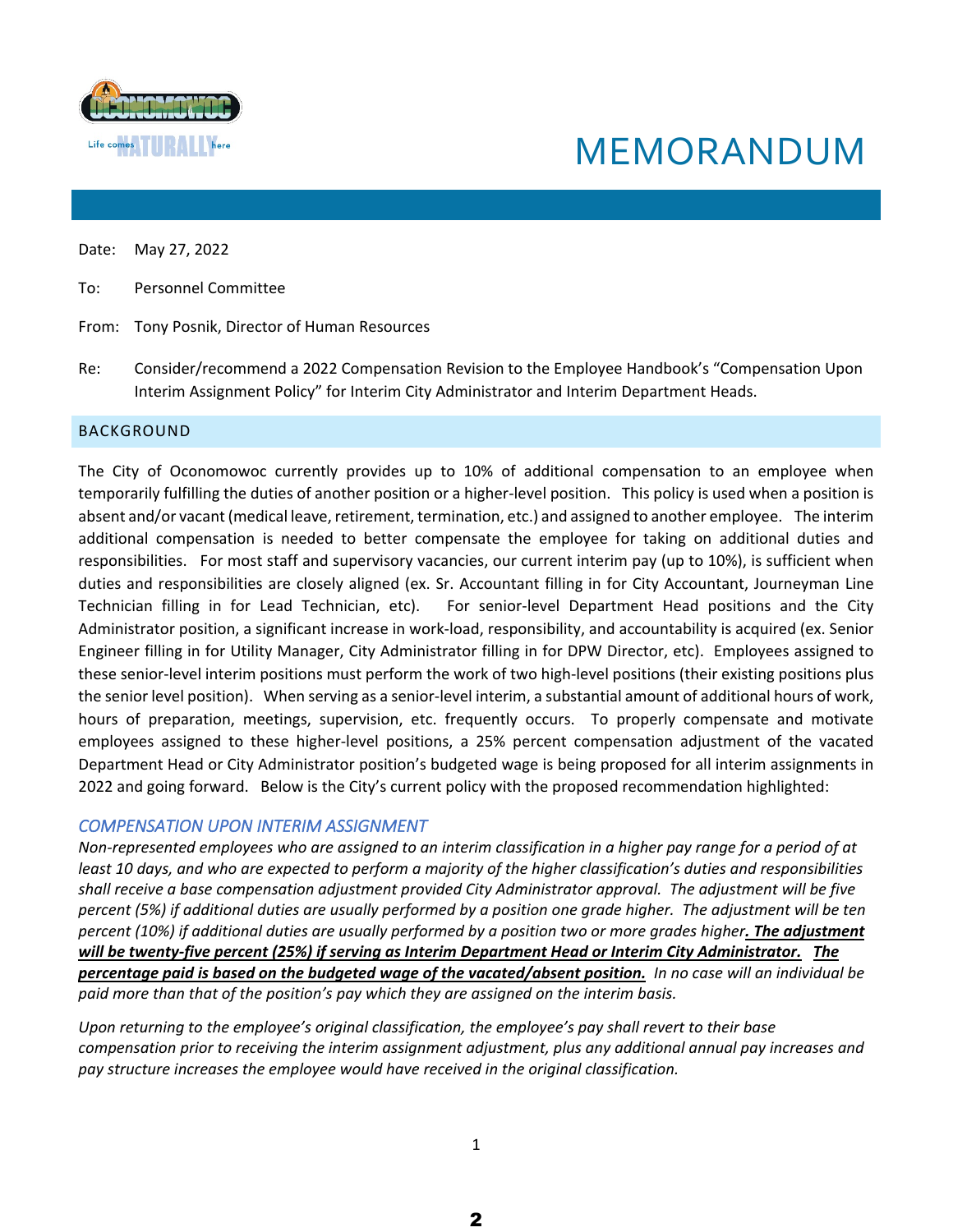In addition, the policy should take affect when an interim assignment is needed after a position is vacated/absent for 10 days (down from 30 days) to better compensate for shorter term vancacies.

#### FINANCIAL IMPACT

Estimated \$0.00 impact. The City saves a significant amount of money when a position is vacated. For example, if a \$100,000 Department Head level position is vacated for 12 months, the proposed 25% interim pay is \$25,000. Even after the interim is paid at 25%, the City saves approximately \$75,000 plus benefits.

#### RECOMMENDATION

It is our recommendation the revision of 25% for Interim Department Heads and City Administrator to the City's *Compensation Upon Interim Assignment* policy is needed to compensate for the higher-level work, responsibility, and accountability. The City saves significant money when the position is vacated and uses the funds to partially pay for the interim employee. In addition, the change to 10 days from 30 days is needed to better compensate for shorter term vacancies/absences.

#### SUGGESTED MOTION

Personnel Committee's Motion to recommend the revision to the Compensation Upon Interim Assignment policy as proposed, revision effective beginning January 1, 2022.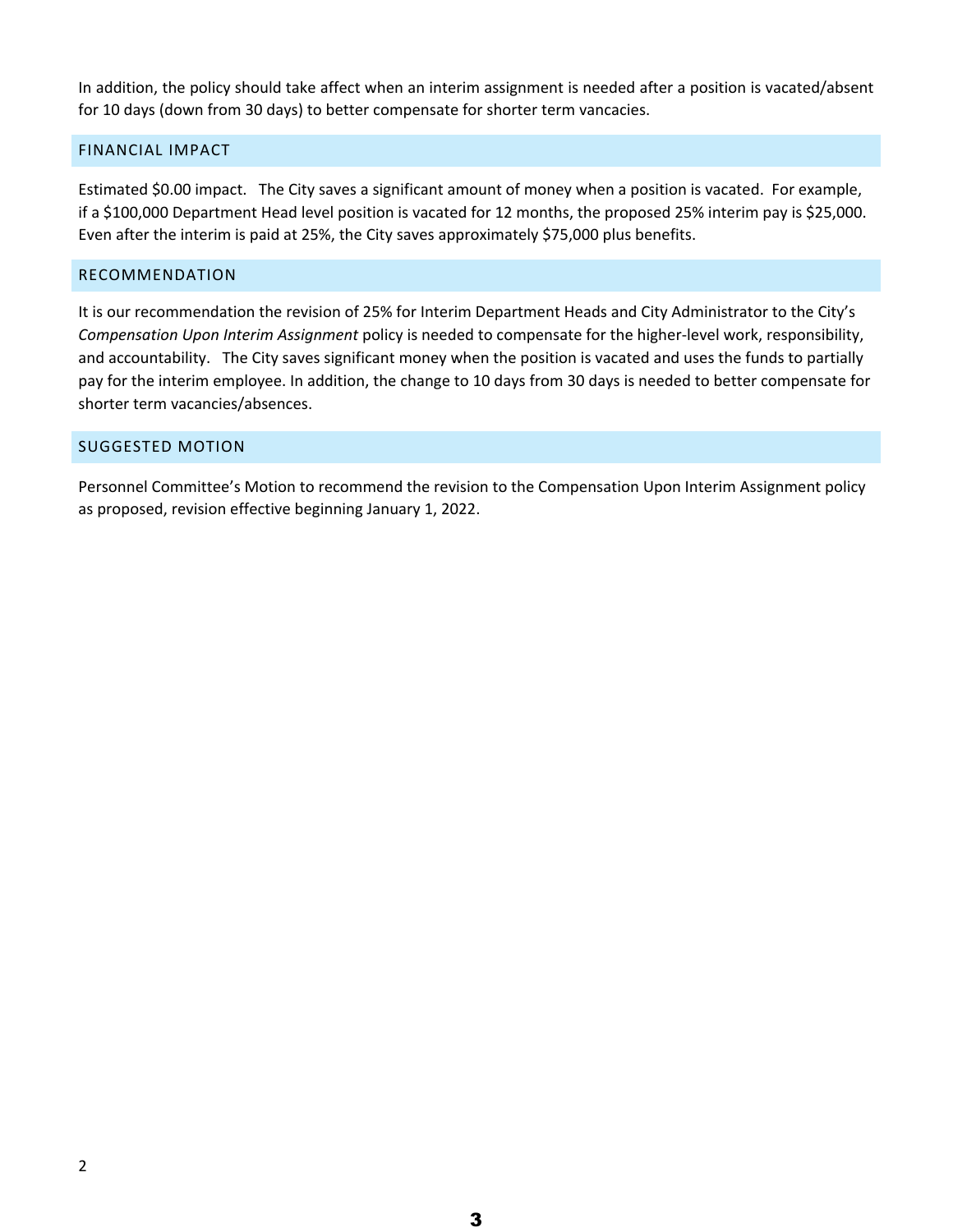

## MEMORANDUM

Date: May 27, 2022

- To: Personnel Committee
- From: Tony Posnik, Director of Human Resources
- Re: Consider\recommend Pay Grade Adjustments for City Positions Below Market Value

#### BACKGROUND

The ability to attract, motivate, and retain quality employees is based on wages, benefits, work-place environment and a solid management team. This team does include the Common Council. As you may be aware, the job market has become very challenging. The high demand for quality employees and providing competitive wages are major concerns for employers across the nation, state, and locally. These challenges and concerns include:

- **High Demand for Employees and Shortage of Qualified Applicants-** Employees are in demand in our State and local area. We know that Western Lakes Fire District is experiencing the same hiring and retention issues as the City. Because of the demand, shortages of qualified applicants is becoming more frequent. Attracting, hiring, and retaining staff will continue to be a challenge.
- **Latest Wage Data and Past City's Cost of Living Adjustments (COLA)-** Governmental wages are behind and not adjusting as fast as the private sector. Over the past three years, hourly wages have jumped 15% nationwide per Barron's Headline 05/15/2022. In comparison, the City's adjustment past 3 years was half, at 7% (3% in 2022, 1.5% in 2021, & 2.5% in 2020).
- **Upcoming Leadership Turnover Concerns-** We anticipate that more than half of the City's top leadership team will need to be replaced within the next 5 to 10 years due to retirement. Wages must be competitive to attract quality and experienced people to fill these critical roles as future leaders.
- **Private Sector Becoming More Attractive for Comparable Positions-** The City has a good number of professional, technical, and skilled positions such as managerial, engineering, finance, IT, Utility, with private sector comparable position. Any employee in these positions can possibly move to the private sector and earn substantially more given the demand for talent. The private sector is frequently offering higher salaries, higher raises, bonuses, and other incentives to attract talent.
- **City's Latest Recruitment Challenges-** The City's ability to recruit and attract quality candidates (as experienced in recent recruitments) is becoming a challenge. Applicants are requesting higher wages than the City's market rate at time of hire.

To ensure the City maintains its ability to attract, motivate, and retain employees, a market wage study of City wages is warranted. The last wage study was conducted in 2019 for our positions and in 2015 for other City noncrew positions. As a best practice, as recommended by past compensation consultants, is that a market review of wages should be performed every five years or as needed. We did not do the 2020 review for the other City positions because of the pandemic and the impact and uncertainty of future labor markets.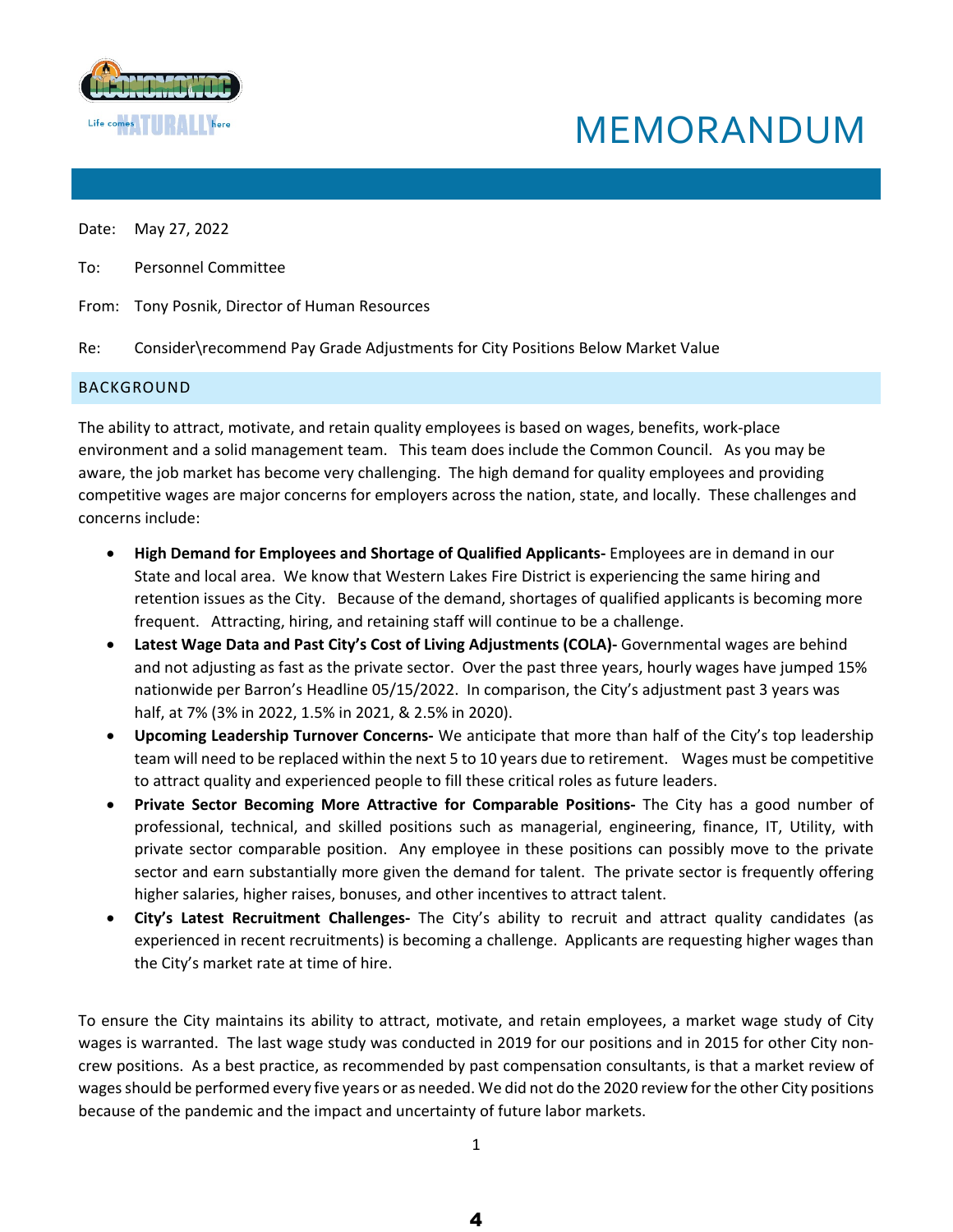To conduct a market review of City positions, the City has 2 options:

- 1. **Hire a Consultant** Hire a professional compensation consultant at an estimated cost of \$25,000 to \$35,000 to review and recommend wages.
	- a. Pros- Compensation consultants have access to more private sector market wage data, future trends, etc. Hiring a consultant provides for an independent review of wages.
	- b. Cons- Compensation consultants cost money, are not local, and may lack a true understanding of the City's wage market, hiring concerns, etc.
- 2. **Utilize In-House Resources (HR Director)** Utilize HR Director to conduct an in-house market review. A draft of recommended pay grade adjustments for positions below market value has already been completed (see below and attached).
	- a. Pros- HR Director has a good understanding of the local market, hiring issues, HR concerns, etc. In addition, using in-house resources saves money.
	- b. Con- HR Director is not a compensation professional and/or expert, etc.

Given the cost of hiring a compensation consultant for a market study, the HR Department conducted an in-house market wage review of City positions to determine which positions are being paid below market. To ensure fairness and consistency of data, the same comparable list of municipalities and utilities from past wage studies was used. Wage data was collected from the cities of Brookfield, Delafield, Hartford, Pewaukee, Waukesha, Sun Prairie, and Verona. The Village of Hartland was included with the seven cities. Please note, the City of Verona replaced the City of Watertown as Watertown's wages are not competitive for most of their positions. For Library positions, Betsy Bleck provided the latest study completed by Library Directors that included the municipalities listed above. For the Utility Manager position, we used the annual 2022 Municipal Electric Utilities of Wisconsin (MEUW) study data which includes Marshfield, Menasha, Plymouth, Sun Prairie, WI Rapids, Kaukauna, Hartford, Manitowoc, Cedarburg, Shawano, Stoughton, Waunakee, Sturgeon Bay, Rice Lake, River Falls, and New London.

#### **Results and Recommendations-**

- **Majority of City Positions Currently Market Competitive-** Currently, no pay grade adjustments are necessary for crew and non-exempt positions. Please note, the City's crew market study and adjustments conducted in 2019 has kept crew wages generally competitive. No recent hiring issues/challenges to report for crew and non-exempt positions. The annual wage adjustment (COLA), if competitive, will assist in keeping these positions and all City positions competitive.
- **Positions Needing Adjustment-Below Market Wages (see attached)** Based on current market wages, pay grade adjustments are needed for various leadership positions. These include management, engineering, police command positions, Library Clerk supervisor position, IT Network and support, part-time Clerk position (from seasonal wage), and Library Pages (currently paid \$7.75 per hour) to ensure competitiveness.
- **Establishing Pay Grade 21-** To accommodate the market average of \$168,519.03 as mentioned below, a new pay grade needs to be established.
- **Utility Manager Pay Grade Adjustment Recommendation-** Adjust Utility Manger market rate to \$168,519.03. Per MEUW study, the average market salary for Group I and Group II Utility Managers is  $$168,519.03$ . If approved, we would be competitive and become the  $6<sup>th</sup>$  highest paid Utility Manager of Public Utilities in the State of Wisconsin per the MEUW Study (4<sup>th</sup> highest paid if excluding the larger Manitowoc and Kaukauna Utilities). Utility Manager to be placed in Grade 21 Step 6, up from Grade 19.
- **City Administrator Pay Grade Adjustment Recommendation-** Based on the current market rate and responsibilities of our City Administrator position, the City Administrator is eligible for a higher pay grade. The City has endured significant challenges in recruiting talented and experienced City Administrators for the wages being offered. As evident in the past two recruitments for City Administrators, it has been a challenge to recruit quality experienced applicants for the market wages being offered. Based on historical consultant studies, the City Administrator position is placed at the highest level and is the highest ranked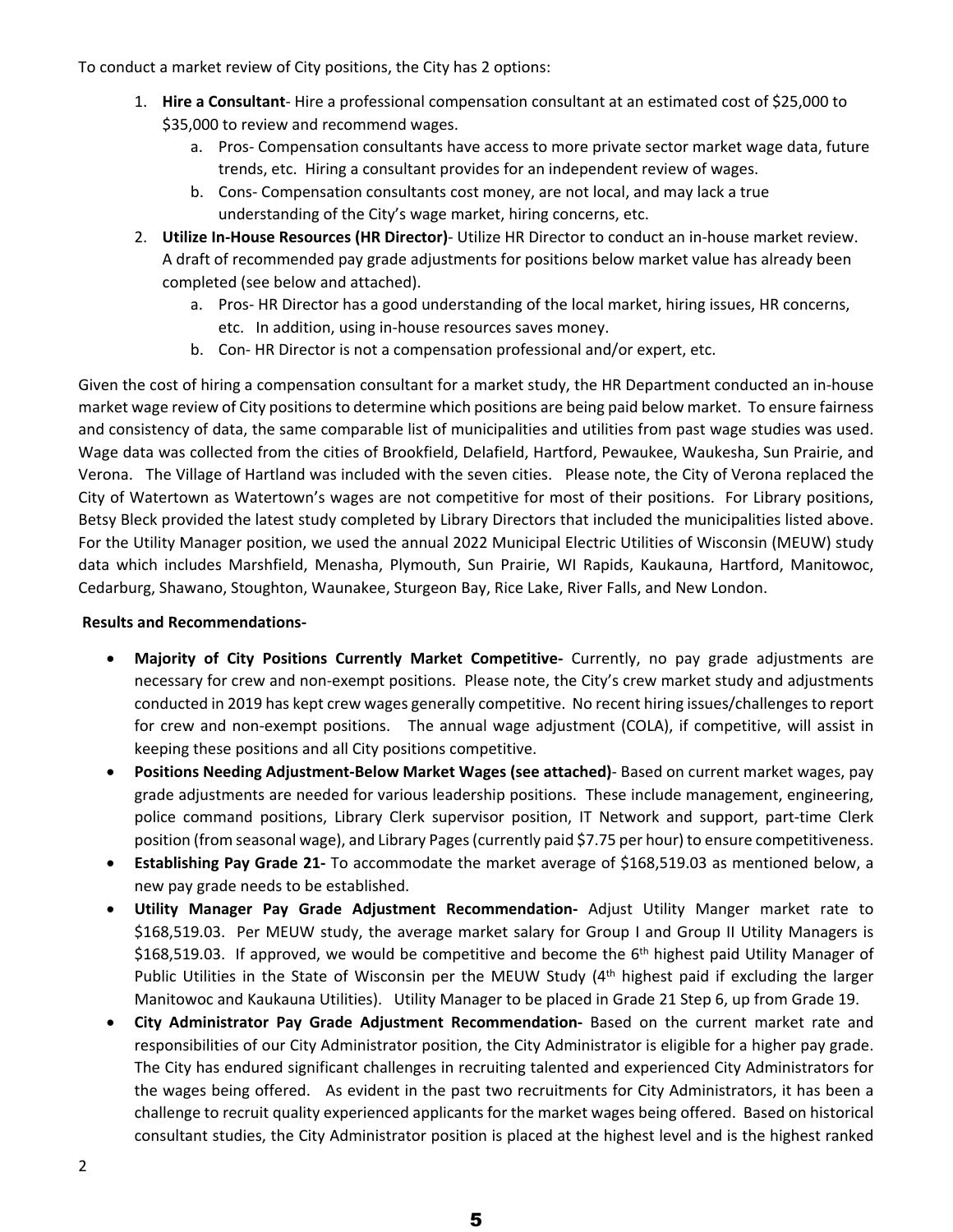employee of the City. In addition to being responsible for the direction provided by the Mayor and Common Council, the Administrator has the supervisory responsibility for all the Department Heads and their operations. The current wage system is designed to respect the hierarchal structure of the City with the City Administrator making the highest wage. Based on the need for higher market wages, better recruitment, and compensation for the highest level of responsibility, Grade 21 Step 6 (market rate of \$168,519), up from Grade 20, is recommended.

- **Grade and Step Placements-** As with past market studies and position reclassifications, when an employee is eligible for a higher grade with a higher step, the employee will move to the higher grade in a step that is closest to their current wage with an increase without going negative.
- **Miscellaneous Adjustments**
	- o *Adjustment- Part-time City Clerk Grade Placement* Due to an increasing workload, the part-time City Clerk position has changed from a seasonal position to a permanent part-time position. Given the position is no longer seasonal, a change from seasonal pay to part-time administrative assistant pay of Grade 6 is warranted. The current employee's pay rate will change from \$13.25 per hour to \$22.15 per hour.
	- o *Adjustment Library Pages* The current Library Page hourly pay of \$7.25 to \$7.75 is below market. Based on the latest library market data, an increase to a market rate of \$9.00 per hour is appropriate.
- **Effective Date:** Proposing effective July 2022.

#### FINANCIAL IMPACT

The estimated cost for six months is \$58,000 with \$34,000 from the general fund and \$24,000 from Utilities for 6 months remaining in 2022. The \$34,000 would be paid for using budgeted contingency funds. The 2022 contingency fund is \$149,000. Using the prior year unused levy dollars placed in the contingency fund in 2022, will be designated to wages for 2022 and subsequent tax years. This allows us to be wage competitive without any tax increases.

#### RECOMMENDATION

It is our recommendation to adjust the pay grades of the positions mentioned above to ensure competitive wages or consider hiring a compensation consultant.

#### SUGGESTED MOTION

Motion to recommend to the Common Council the pay grade adjustments for the positions listed above as proposed effective beginning first check in July 2022.